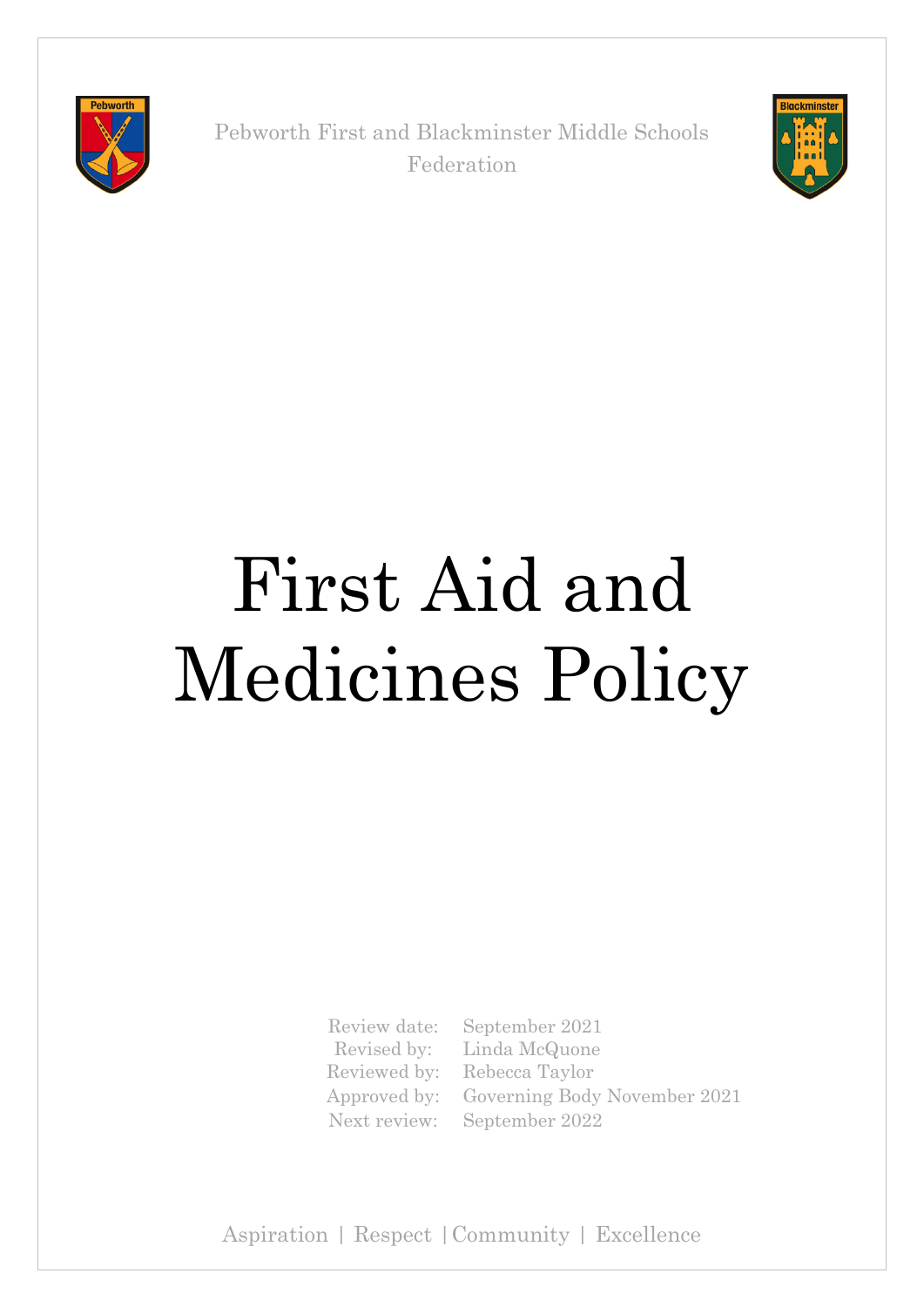# Contents

| Roles and responsibilities of staff managing administration of prescribed medicines 9 |  |
|---------------------------------------------------------------------------------------|--|
|                                                                                       |  |
|                                                                                       |  |
|                                                                                       |  |
|                                                                                       |  |
|                                                                                       |  |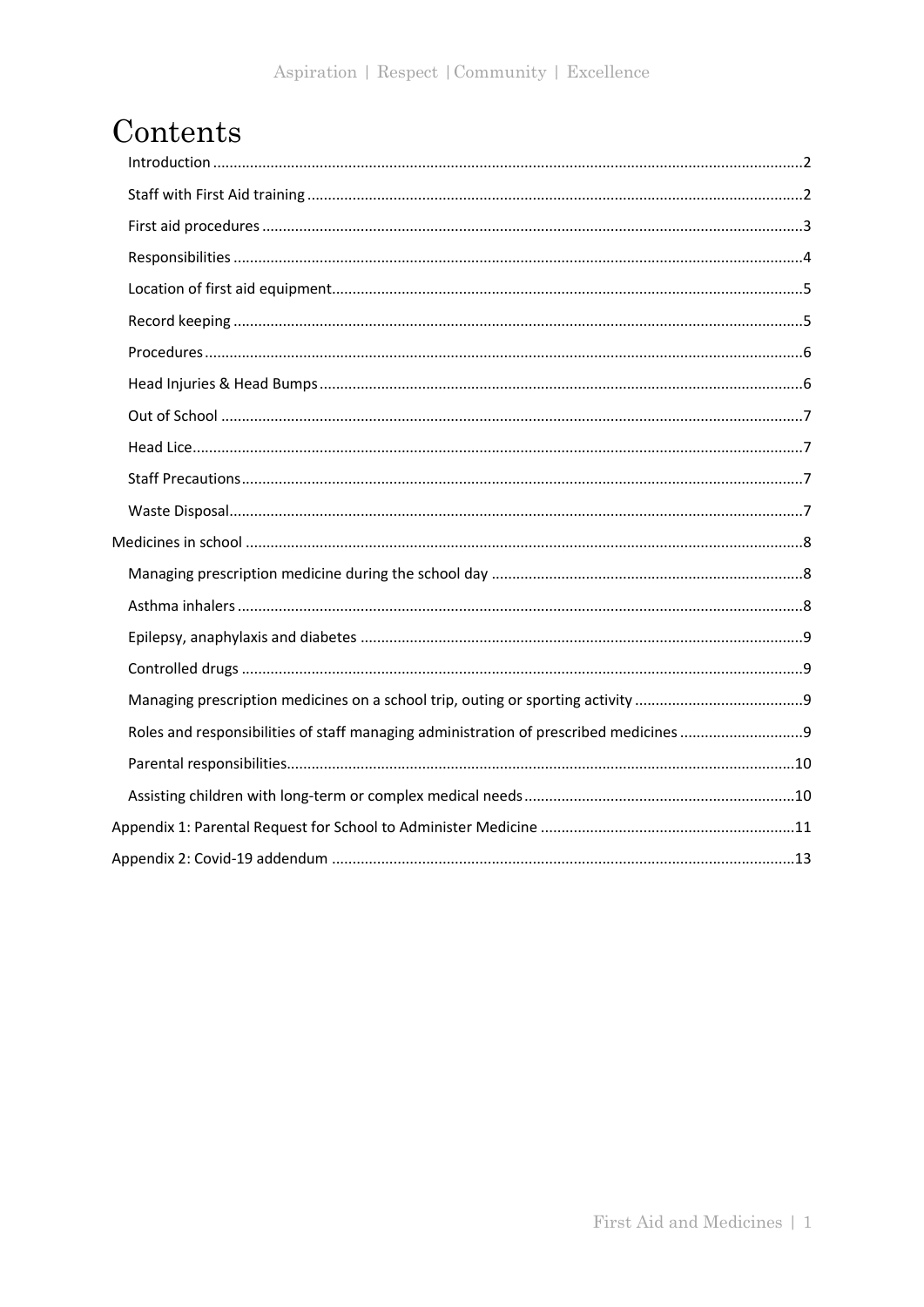# <span id="page-2-0"></span>Introduction

At Pebworth First and Blackminster Middle Schools we:

- Endeavour to provide the very best possible care for our pupils.
- Provide adequate First Aid cover as outlined in the Health & Safety [First Aid} 1981 Regulations. The Federation's qualified First Aiders are shown below.
- Ensure First Aid staff qualifications are kept up to date *Staff practise procedures and meet once a term.*
- Ensure all staff, governors and visitors are made aware of First Aid procedures in the schools and where first aid kits are stored.
- Ensure that portable first aid kits are adequately stocked and always to hand.
- Keep a record in the First Aid Record of each person attended to, the nature of the injury/illness and any treatment given.
- If an accident requires hospital treatment, complete the online Accident Form on the WCC 'MyCority' reporting system.
- Report such incidents to Full Governing Body meetings.
- Ensure accurate and up to date records are maintained for pupils with medical conditions which may include a Medical Care Plan.
- Ensure medical consent forms are completed for the administration of medicines.
- Ensure that any medicines administered within school are done so in a safe and monitored environment.

| <b>Name</b>               | <b>Position</b>           | Date of<br><b>Training</b> | <b>Renewal Date</b> |  |
|---------------------------|---------------------------|----------------------------|---------------------|--|
| <b>BLACKMINSTER</b>       |                           |                            |                     |  |
| Mr Matthew Anderson       | Teacher                   | 14/03/19                   | 07/03/2022          |  |
| Mr Steve Beavan           | Teacher                   | 24/09/2018                 | 23/09/2021          |  |
| Mrs E Shrimpton - Roberts | Girls PE Lead             | 21/03/18                   | 20/3/2021           |  |
| <b>Mrs Ruth Hartell</b>   | <b>Teaching Assistant</b> | 20/03/2020                 | 19/03/2023          |  |
| Mrs Eliza Lewandowska     | Admissions Officer        | 20/03/2020                 | 19/03/2023          |  |
| Mrs Emma Smith            | Receptionist              | 20/03/2020                 | 19/03/2023          |  |
| Ms L Hosking              | <b>Teaching Assistant</b> | 27/11/2018                 | 26/11/2021          |  |
| <b>PEBWORTH</b>           |                           |                            |                     |  |
| Mrs Lisa Tanner           | Receptionist              | 20/03/2020                 | 19/03/2023          |  |
| <b>Mrs Carole Tomes</b>   | <b>Teaching Assistant</b> | 20/03/2020                 | 19/03/2023          |  |

## <span id="page-2-1"></span>Staff with First Aid training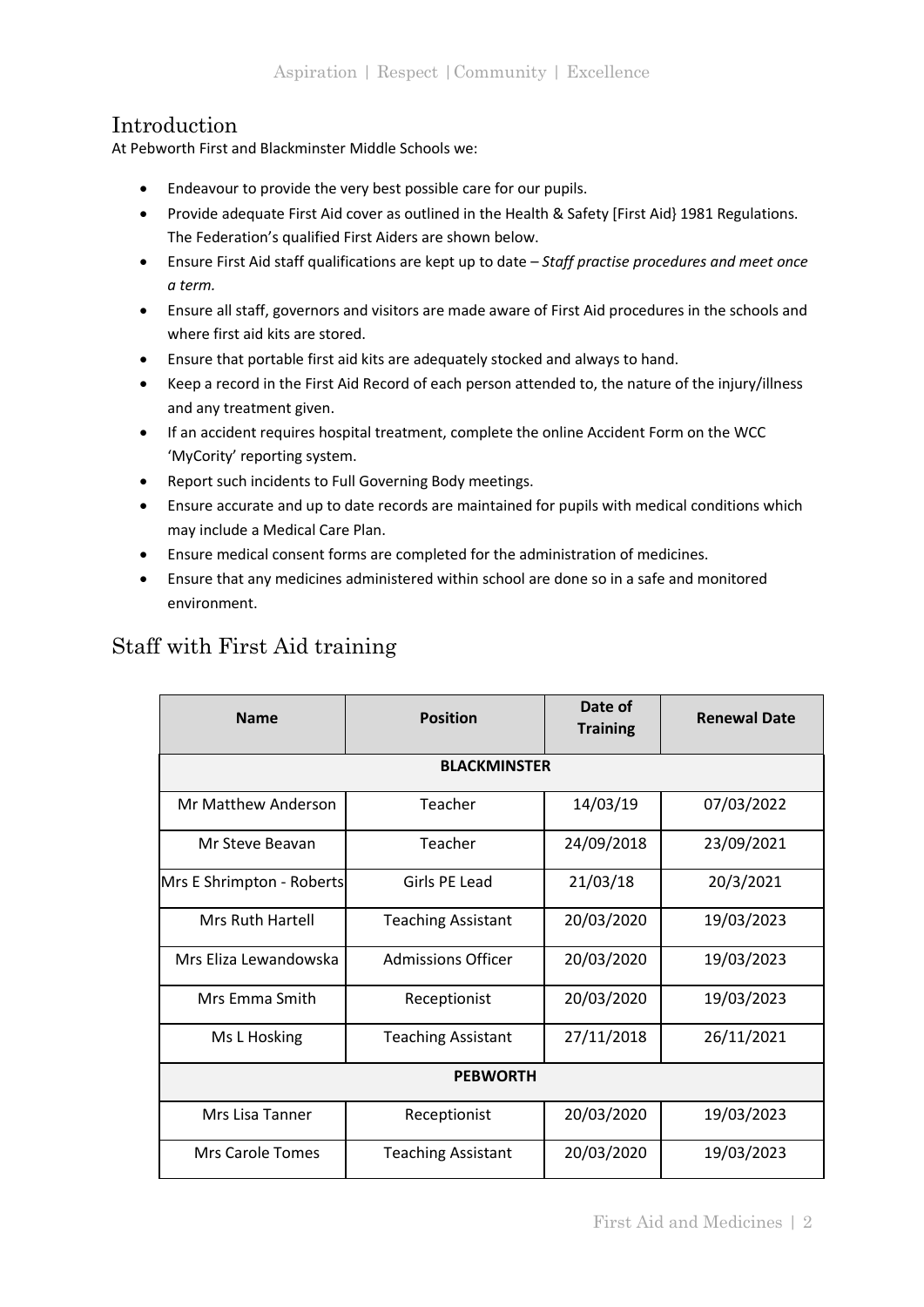#### <span id="page-3-0"></span>First aid procedures

Our first aid procedures are in place to ensure that every one of our pupils, staff and visitors will be well cared for in the event of an accident, however minor or major. However, it is emphasised that the team consists of qualified First Aiders and not trained doctors or nurses.

A list of qualified First Aiders is displayed in the School Office, Staff Room and the Medical Room (certificates are kept in a folder in the Medical Room at BMS and in Staff Training file in the Office at PFS). Their duties are as follows:

- Ensure that their qualification and insurance (provided by the school) are always up to date.
- Ensure that first aid kits are adequately stocked and always to hand.
- Help fellow First Aiders at an incident and provide support during the aftermath.
- Always attend to a casualty when requested to do so and treat the person to the best of their ability in the safest way possible.
- When dealing with any bodily fluids, wear throw away gloves (available in the First Aid kit) to reduce the risk of blood borne diseases. Any soiled items i.e. tissues etc must be double bagged (or double gloved).
- After tending to an injury, ensure that all dressings, wipes, gloves etc are appropriately disposed of. Any bloodstains, vomit etc on the ground must be sanitised and cleaned as per the appropriate procedure by the site manager or cleaner. No contaminated or used items should be left lying around.
- Ensure that head bumps are appropriately dealt with.
- Ensure that parents are made aware of all head injuries promptly by completing and sending home a Notification of Accident/Injury form and a text being sent home.
- Insist that any casualty who has sustained a significant head injury is seen by hospital professionals, either by sending them directly to hospital or by asking parents to pick them up and take them.
- Ensure that a child who is sent to hospital by ambulance is either:
	- o Accompanied in the ambulance at the request of paramedics.
	- $\circ$  Followed to hospital by an appropriate member of staff to act in loco parentis if a relative cannot be contacted. This need not be a First Aider.
	- $\circ$  Met at hospital by a relative.
- Keep a record of each person receiving treatment for a First Aid incident in the First Aid Record together with the nature of the injury and any treatment given. The Headteacher will review and sign the record each month.
- In the case of an accident requiring hospital treatment, the WCC online reporting system Accident Form must be completed by the Head Teacher in conjunction with the relevant First Aider. Such accidents must be reported to the Full Governing Body.
- Universal first aid precautions will be followed at all times when dealing with injuries that involve bodily fluids.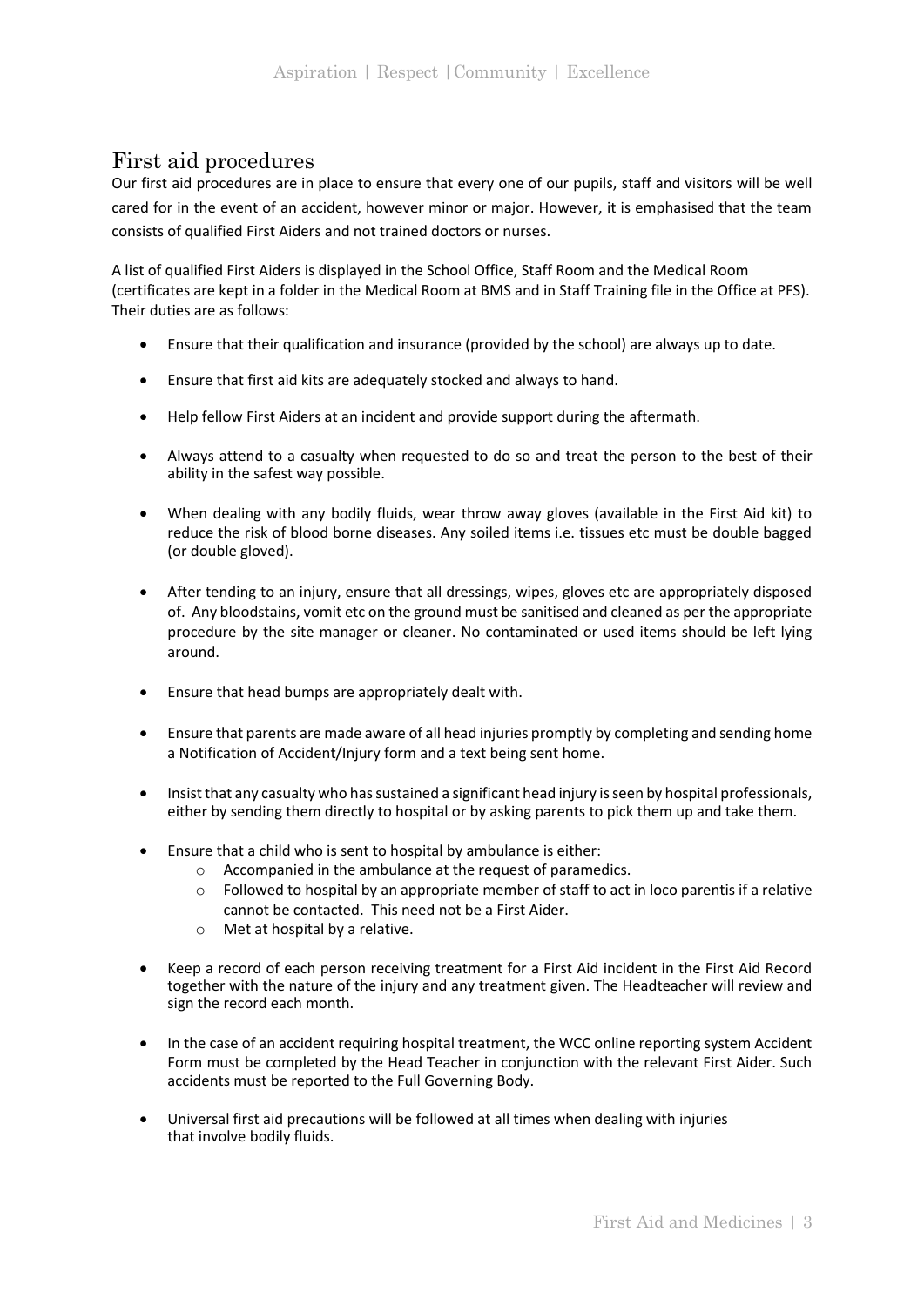• Contribute to inventory keeping of first aid kits, including expiry dates and low or out of date stock.

#### <span id="page-4-0"></span>Responsibilities **The Governing Body will:**

- Ensure the provision of adequate first aid cover as outlined in the Health & Safety [First Aid] Regulations, 1981.
- Have a responsibility to oversee the policy on an annual basis.
- Monitor and respond to all matters relating to the health and safety of all persons on school premises.
- Ensure all staff are made aware of first aid procedures in school.
- Ensure that appropriate health and safety procedures are followed and an up to date Health & Safety policy is in place.

#### **The Head Teacher will:**

- Ensure that there are sufficient trained first aiders to meet statutory requirements and assessed needs, allowing for staff on sick leave or off-site.
- Ensure that the history is always taken of a pupil feeling unwell, particularly with headaches, to ensure that no injury has been sustained.
- All pupils requiring a medical care plan, have this updated as required, including initial set up
- Have responsibility to oversee the administration of the policy on a daily basis.

#### **The Schools' Offices will:**

- Have an up to date copy of the Pupil Medical Information sheet listing any medical consent exclusions, should any arise for school trips/outings.
- Ensure that at the start of each academic year, provide staff with a list of pupils who are known to be asthmatic, anaphylactic, diabetic, epileptic or to have any other ongoing medical conditions.
- Ensure that a list of pupils with medical conditions is kept securely in the Medical Room and in the School office.
- Ensure that prior to a school trip, all accompanying adults have completed a Confidential Adult Contact Information form which gives details of any health issues.

#### **All staff will:**

- Familiarise themselves with the first aid procedures and ensure that they know who current First Aiders are and where First Aid kits are located
- Ensure that any work experience pupils or student teachers are aware of the procedures.
- Be aware of pupils with known medical conditions.
- Ensure that for every school trip or outing they have a current medical consent form for every pupil with a known condition or on medication.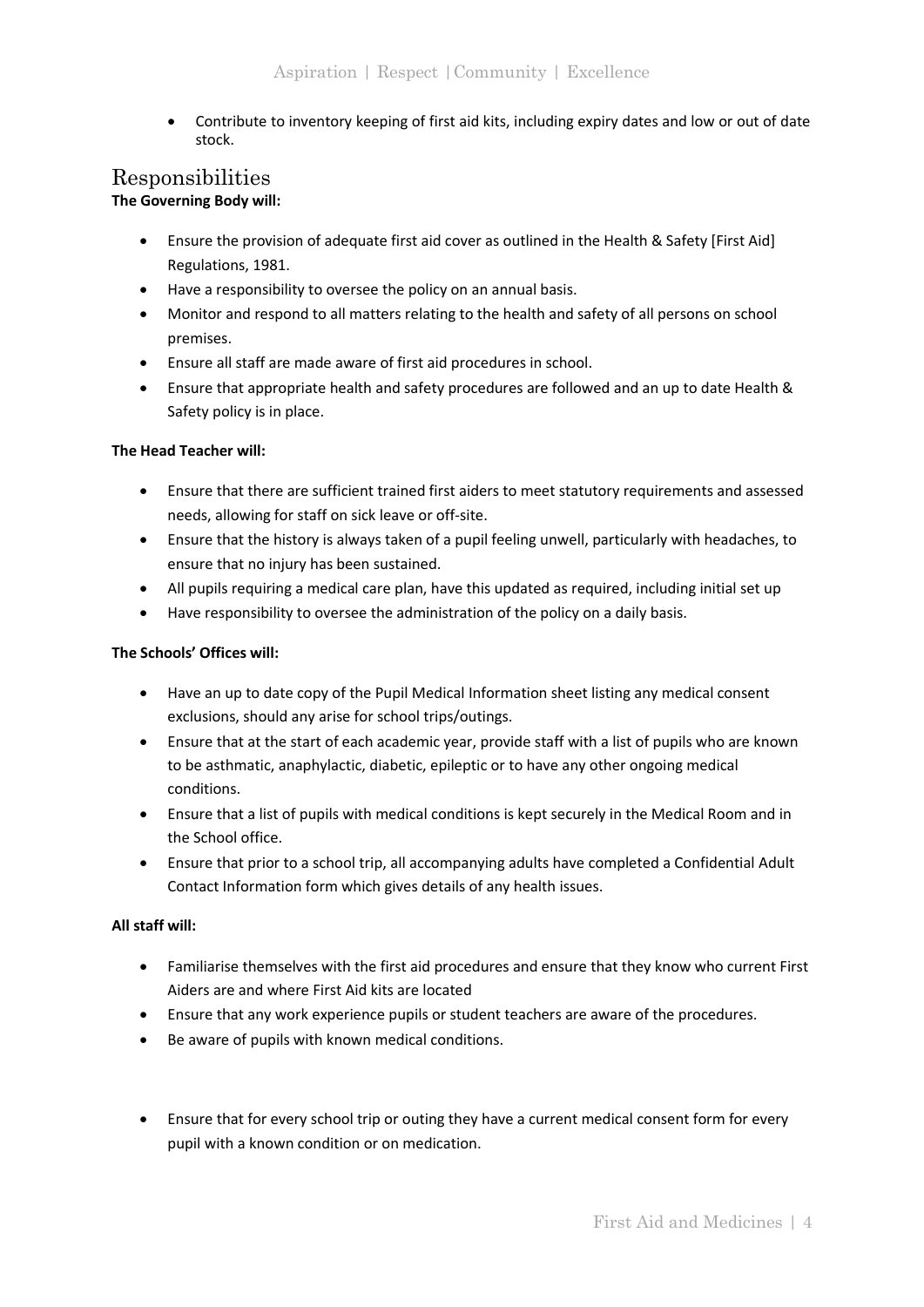- Deal themselves with a pupil who feels generally 'unwell' or send them to Reception with a responsible pupil (rather than sending them to a First Aider) unless their deterioration seems uncharacteristic and is causing concern.
- Call for a qualified First Aider, unless they are one themselves, to treat any injured pupil.
- Support First Aiders in calling for an ambulance or contacting relatives in an emergency.
- Unless they are in immediate danger, never move a casualty until they have been assessed by a qualified First Aider.
- Reassure but never treat a casualty unless they are in possession of a valid Emergency First Aid in Schools Certificate or know the correct procedures – such staff can start emergency aid until a First Aider arrives at the scene or instigate simple airway measures if clearly needed.
- NOT be required to administer medication if they are not happy to do so.

*NB: Teachers' conditions of employment do not include first aid provision although any member of staff may volunteer to be a First Aider. However teachers and other staff in charge of pupils are expected to use their best endeavours to secure the welfare of pupils, especially in an emergency. If staff do volunteer for First Aider status, the Head Teacher and Governing Body are responsible for ensuring that they receive appropriate and adequate training.*

#### <span id="page-5-0"></span>Location of first aid equipment

- At Blackminster the First Aid kit is kept in the medical room. At Pebworth, the kit is kept in the admin office and there are further supplies to be taken off site in the staff bathroom. There is also a first aid kit on the minibus.
- At Blackminster, inhalers and epi-pens are kept in a locked cabinet in reception. Staff should note a second witness, in the booklet found there, when pupils have self -administered. Sick bowls are in the medical room and cool packs are in the fridge in the staff room.
- At Pebworth, inhalers and epi-pens are kept in the classroom with the child. There are sick bags in the first aid kits. Cool packs are available in the staff room.

## <span id="page-5-1"></span>Record keeping

At Blackminster all accidents must be recorded in the school accident folder. This has one page per person with all sections needing to be filled in. All accidents, where a person has been referred to hospital including minor injury unit, should be recorded online.

Recordings should include pertinent negatives as well as positives i.e. I didn't see any swelling. This folder is kept in the medical room. And is reviewed and checked by the Headteacher on a monthly basis.

At Pebworth, all accidents must be recorded on ScholarPack. All sections on the accident and first aid page must be filled in. One entry must be added for all accidents. All accidents, where a child has been referred to hospital including minor injury unit, should be recorded online. Recordings should include pertinent negatives as well as positives i.e. I didn't see any swelling. ScholarPack records are reviewed by the School Leader.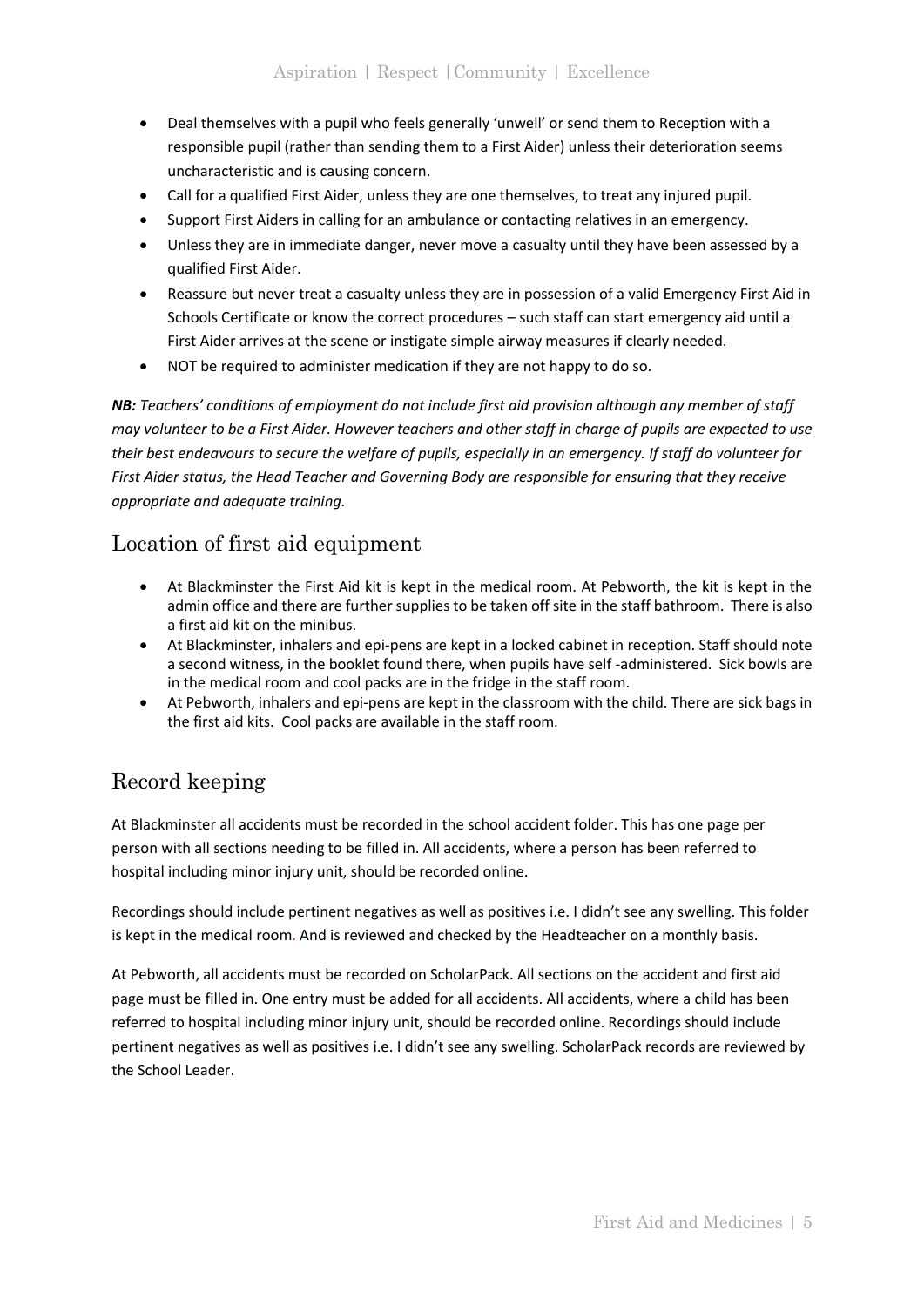## <span id="page-6-0"></span>Procedures

- *Universal first aid precautions* will be followed at all times when dealing with injuries which involve bodily fluids.
- In the case of an incident requiring First Aid, children should be sent to the office and a First Aider will be called - non-trained staff are not allowed to be involved in first aid at all.
- All injuries should be dealt with in the Medical Room at Blackminster and outside the office at Pebworth. The First Aid Record will be filled in for these accidents and the class teacher will be informed when the child is returned to class.
- If in doubt, an additional First Aider will always be summoned to aid treatment.
- If the class teacher is not aware of the injury, and has not been present at the time of treatment, the First Aider will ensure that he/she (the class teacher) is informed as soon as possible. Information of the injury will be passed on to parents via text, phone call or letter. If the child's condition worsens, parents will be called immediately.
- Letters should be sent home for head bumps.

## <span id="page-6-1"></span>Head Injuries & Head Bumps

#### **A trained First Aider will:**

- Assess every head injury (obtaining a second opinion from another First Aider if necessary).
- Administer appropriate First Aid.
- Complete an Accident/Injury letter which should be given to the pupil to take home at the end of the day.

#### **The Office will:**

• Contact parents to advise of them that their child has been given a head bump letter to bring home.

#### **Class teachers will:**

• Monitor the child closely after a head bump and notify the office if any change in condition occurs.

#### **Parents will:**

• Return the head bump letter the following school day.

If the head bump is deemed to be serious enough, or if the child begins to exhibit any signs of concussion or altered state, parents will immediately be notified and asked to collect their child and take him/her to casualty/the doctor. If none of the child's contacts can be spoken to then two members of staff will accompany the child to the local A & E department for assessment, unless an ambulance is called in which case it is one member of staff.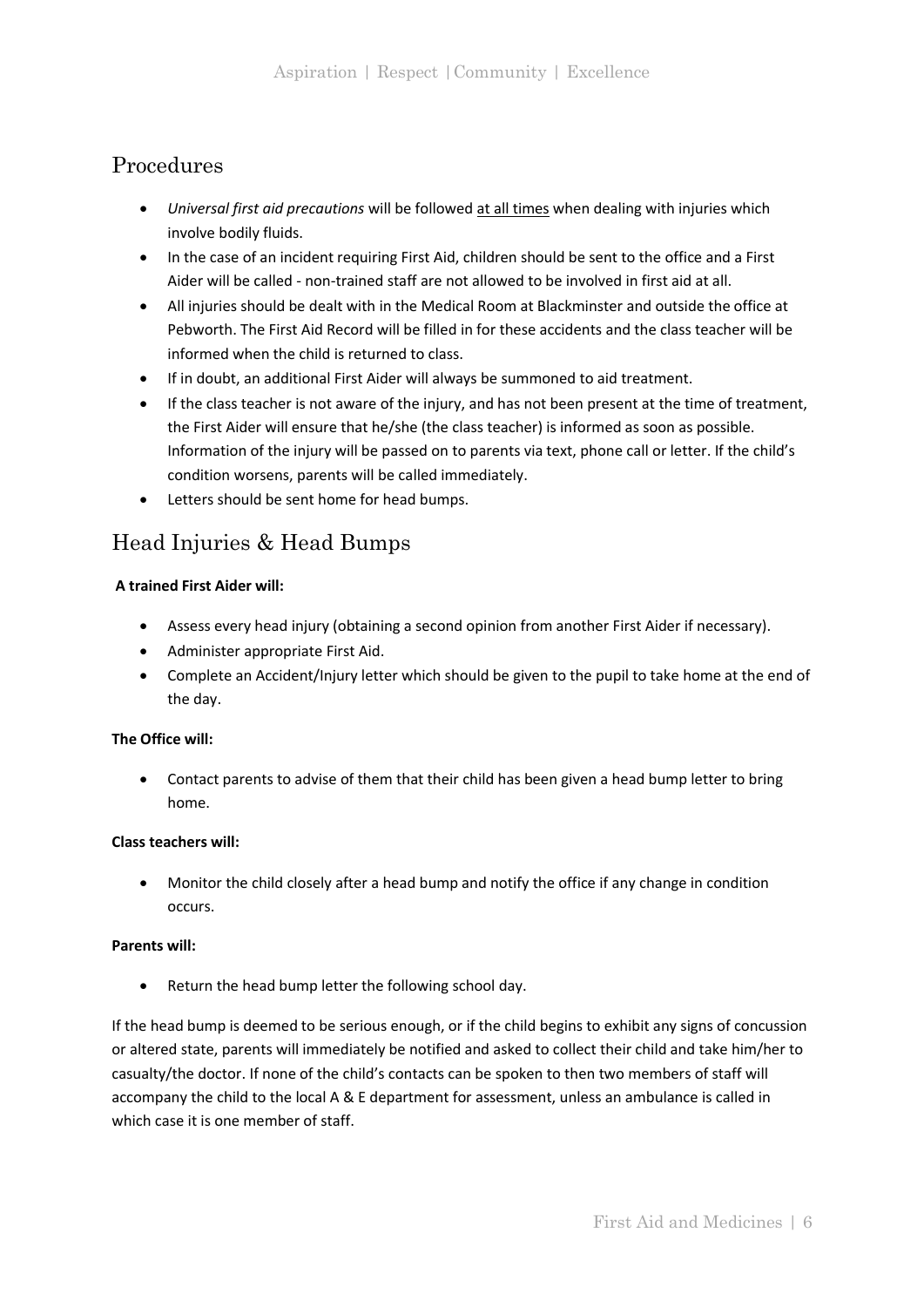If the child or individual is exhibiting sufficient cause for concern after a head injury (ie loss of consciousness, fitting), then an ambulance will be summoned immediately (even before parents are notified).

#### <span id="page-7-0"></span>Out of School

Staff will always take a mobile telephone on trips out of school. (Please see separate Mobile Phone Policy). First Aiders will ensure that pupils who have asthma take their inhalers and appropriate medication is taken for those with severe allergies. Teachers will also take a portable first aid kit, the size dependent on the length of the trip and the number of pupils attending.

For all Educational Visits, the Head Teacher has primary responsibility for ensuring that staff have adhered to the School's "Educational Visits Policy". A risk assessment will be carried out as part of every educational trip.

#### <span id="page-7-1"></span>Head Lice

A general text and letter will be sent to the parents of all pupils in a form/class if there is a case of head lice in school. Where persistent cases arise, staff may discuss this with parents and carers of individual children directly.

#### <span id="page-7-2"></span>Staff Precautions

- As a general policy, if staff giving care to infected children have cuts and abrasions themselves, these should be covered with waterproof or other suitable dressings.
- Staff will not bring razors or other sharp implements into school which could become contaminated with blood.
- Sanitary towels/tampons should be placed in the disposal bins provided in the staff toilet and not flushed down the toilets or placed in the bins.
- Spare sanitary towels are kept in the girls' toilets at Blackminster and staff toilet at Pebworth in the event that any pupils require them.

#### <span id="page-7-3"></span>Waste Disposal

- Urine and faeces should be eliminated or discarded into the toilet in the normal manner.
- Soiled waste and bloods should be disposed of in the feminine hygiene container. This is collected regularly and the contents disposed of by outside contractors.
- The area should be sanitised as per the appropriate procedure by the site manager or a cleaner.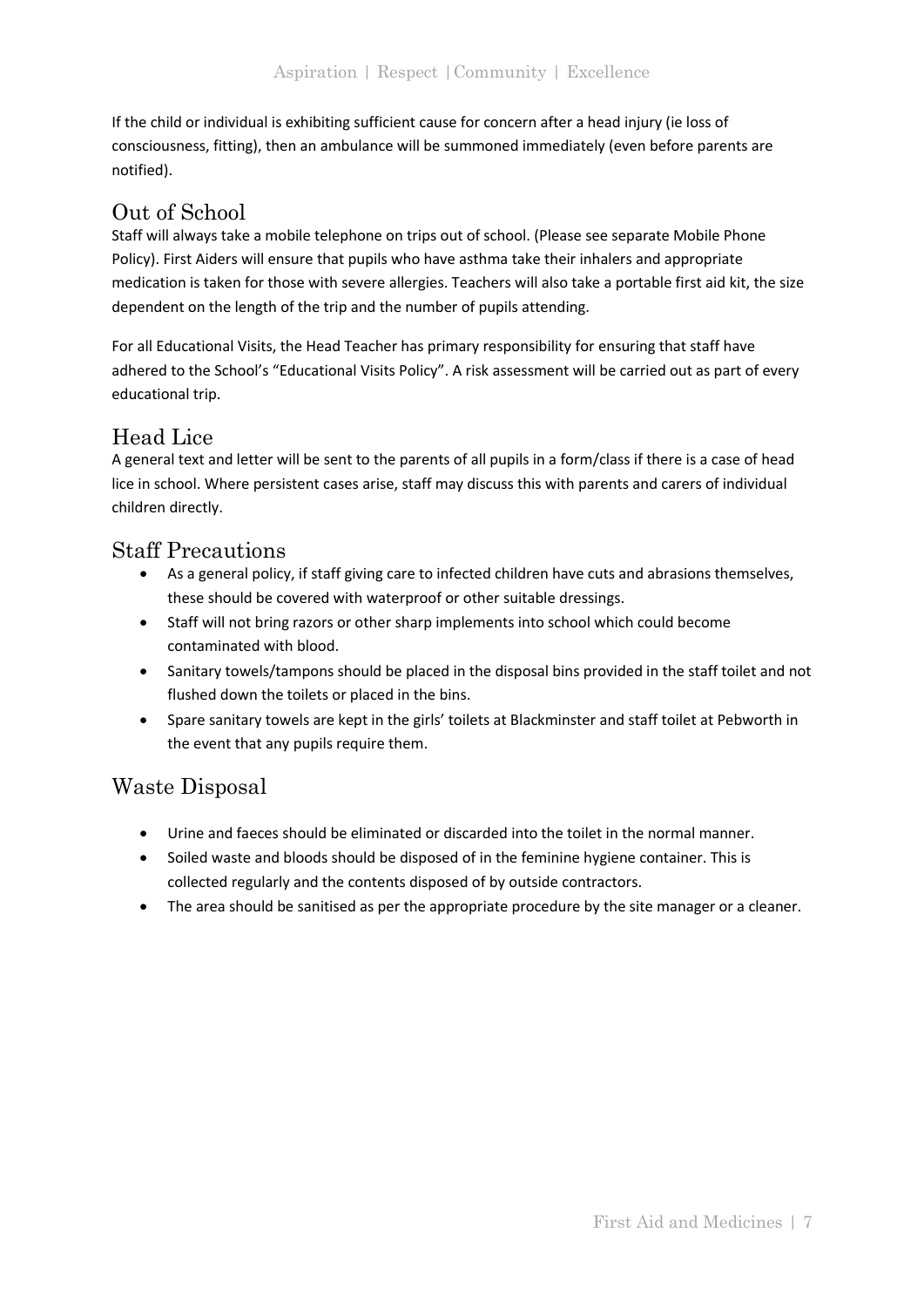# <span id="page-8-0"></span>Medicines in school

Any medicines administered within school are done so in a safe and monitored environment.

Children with medical needs have the same rights of admission to a school as other children. Most children will, at some time, have short-term medical needs. Some children, however, have longer term medical needs and may require medication on a long-term basis to keep them well.

In line with government guidelines, we would ask that children are not sent to school when they are clearly unwell or infectious (see also Attendance Policy).

#### <span id="page-8-1"></span>Managing prescription medicine during the school day

There is no legal duty that requires school to administer medication. Exceptions to this are pupils on Medical Care plans who have individual medical needs requiring medication to treat specific conditions, such as anaphylaxis.

With the exception of the above, medicines may be brought into school and then only when absolutely essential (ie it would be detrimental to a child's health if the medicine were not administered during the school day). Parents/carers are encouraged to ask for the medication to be prescribed in dose frequencies which enable them to be taken outside school hours.

If it is necessary to send medication in to school to be administered during the day:

- Parents/carers must complete a 'Request for school to administer medicine' form (see Appendix 1) and bring this into school with the medication.
- Medicines must always be provided in their original container as dispensed by a pharmacist and include the prescriber's instructions for administration and dosage, child's name, any side effects and the expiry date.
- The child will be asked to self-administer under the supervision of a First Aider or any competent, willing member of staff who must have a second member of staff to verify the dosage.
- The dose will then be recorded on the MIS (SIMS at Blackminster and ScholarPack at Pebworth) and a text will be sent home.
- The schools take no responsibility for missed doses.
- The schools will never accept medicines that have been taken out of their original container.

#### <span id="page-8-2"></span>Asthma inhalers

The Federation recognises that asthma is a widespread, potentially serious, but controllable condition and encourages pupils with asthma to achieve their potential in all aspects of school life.

- Parents have a duty to inform the school if their child is asthmatic. Preventative inhalers should be provided and labelled with the pupil's name. These are kept by the child throughout the school day and should accompany the child if they are educated off the school premises.
- A list of asthma sufferers is kept in school for all staff to access.
- Staff will never administer medication containing ibuprofen to children who are asthmatic.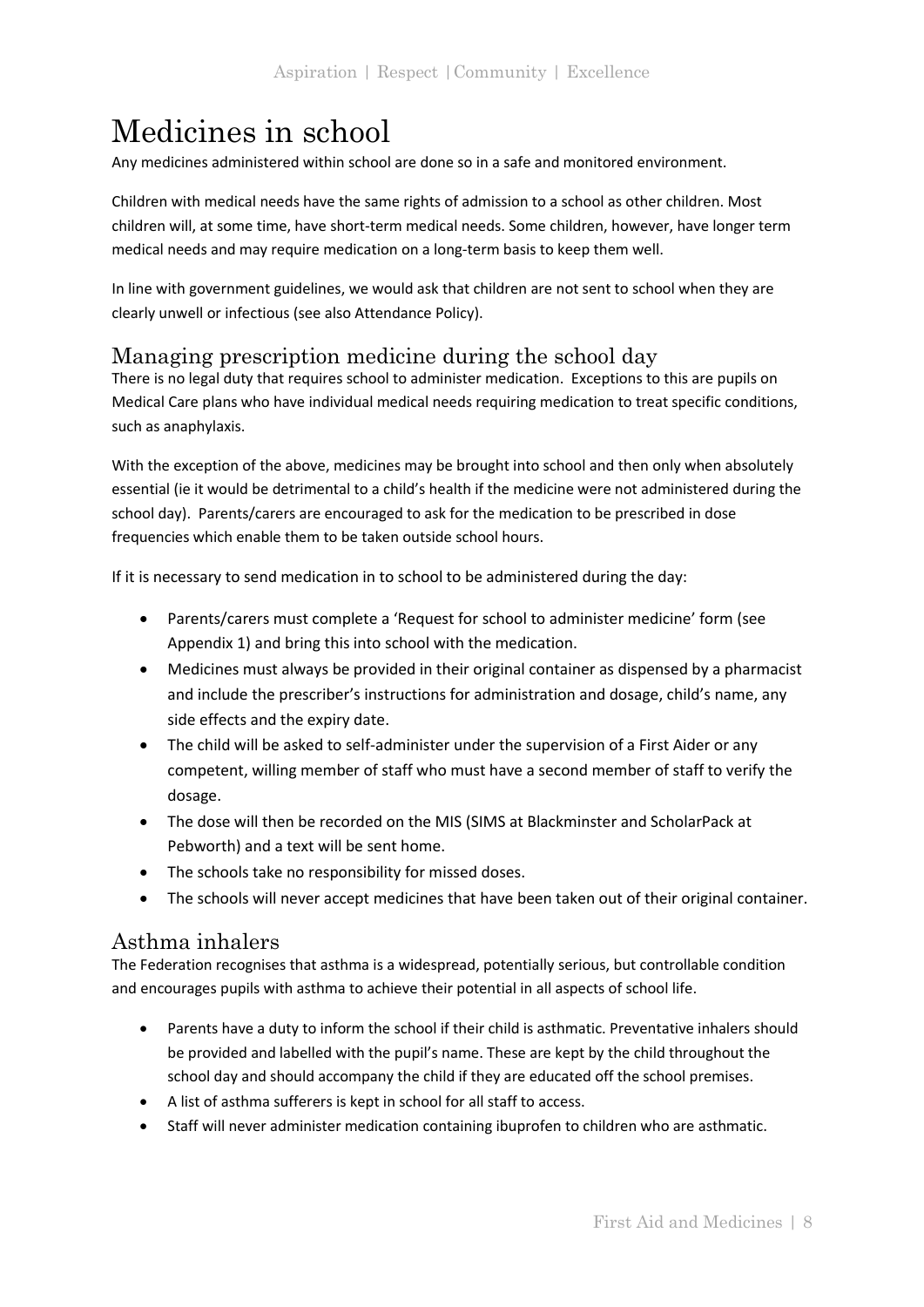# <span id="page-9-0"></span>Epilepsy, anaphylaxis and diabetes

Parents have a duty and responsibility to notify the school if their child has any of these conditions and should provide details of any treatment and support they may require in school. Relevant health care professionals will liaise between parents and school personnel to ensure staff are aware of, and trained to provide, any relevant or emergency support or treatment. An individual medical care plan will be compiled, detailing the course of action to be taken. Medication is NOT locked away so this can be accessed immediately in need of emergency. In the case of emergency when the emergency services are called, staff should follow the advice of the operator.

# <span id="page-9-1"></span>Controlled drugs

Any member of staff may administer a controlled drug to the child for whom it has been prescribed as long as appropriate training as been given if necessary.

Staff administering this drug should do so in accordance with the prescriber's instructions. Controlled drugs will be kept in a locked non-portable container and only named staff will have access. When no longer required, the controlled drug must be returned to parent.

## <span id="page-9-2"></span>Managing prescription medicines on a school trip, outing or sporting activity

Usual risk assessments should be undertaken and, if necessary, take into account any child on medication where, if necessary, reasonable adjustments will be made to enable him or her to participate fully. If necessary a parent or another adult may accompany a particular child.

Staff supervising excursions should always be aware of any medical needs and relevant emergency procedures. Copies of medical care plans should be taken on any trip or event.

Any restrictions on a child's ability to participate in PE should be recorded in their individual medical care plans. The school is aware of issues of privacy and dignity for children with particular needs.

Prescription medication to be taken in a secure, clearly named container and a copy of the signed form (see above) with a member of staff responsible for overseeing self-administration and recording.

# <span id="page-9-3"></span>Roles and responsibilities of staff managing administration of prescribed medicines

- No member of staff shall be obliged to administer medicines against their will
- No child will be given medicines without their parent's written consent.
- Parents should complete 'Parental Request for School to Administer Medicine' form (Appendix A)

Any member of staff giving medicines to a child should check:

- Child's Name
- Name of medication and prescribed dose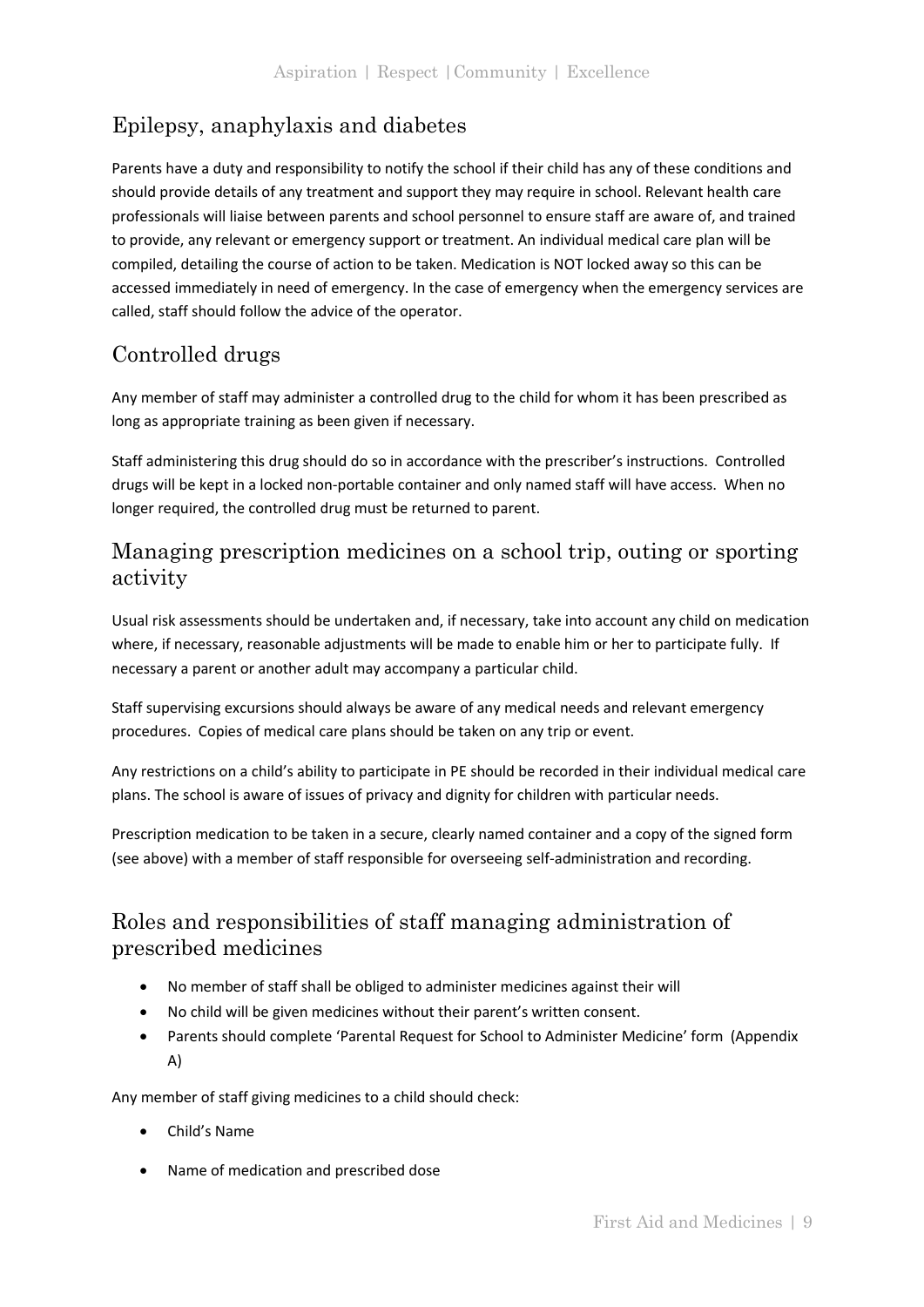- Expiry Date
- Written instruction provided by prescriber on label

Written records must be kept each time medicines are given and staff should record details on the MIS (SIMS at Blackminster and ScholarPack at Pebworth).

For the administration of controlled drugs, this must be witnessed by a second member of staff.

If a child refuses to take medication, they should not be forced to do so. Parent to be informed as soon as possible. Should the refusal result in an emergency, then emergency procedures to be followed, i.e. ambulance called).

## <span id="page-10-0"></span>Parental responsibilities

Parents/carers have the prime responsibility for their child's health and must provide the School with information about their child's medical condition. This should be done upon admission or when their child first develops a medical need.

Where a child has an on-going or long term medical need, a medical care plan should be completed by parents/carers and, where appropriate, health professionals.

Only one parent is required to request that medication is administered.

Where parents disagree over medical support, the disagreement must be resolved by the Courts. The school shall continue to administer medication in line with consent given and in accordance with the prescriber's instructions, unless a Court decides otherwise.

Parents wishing their child to have medication in school must fill in the relevant forms complete with all information required, sign, date and return to school office.

Parents must ensure that any medication in school is in date and usable.

Parents must notify the school in writing, as soon as possible, should circumstances change or if the child no longer needs medication.

Medication will not be handed to a child to take home unless permission is given on the form 'Request for school to administer medication'. The parent should make arrangements to collect the medicine from school at the end of the day if permission is not given.

#### <span id="page-10-1"></span>Assisting children with long-term or complex medical needs

Information is needed about a long term medical condition, usually in the form of a Medical Care Plan. This Medical Care Plan must include details of a child's condition, special requirements, any side effects of the medication, emergency procedures, who to contact in an emergency and the role of staff.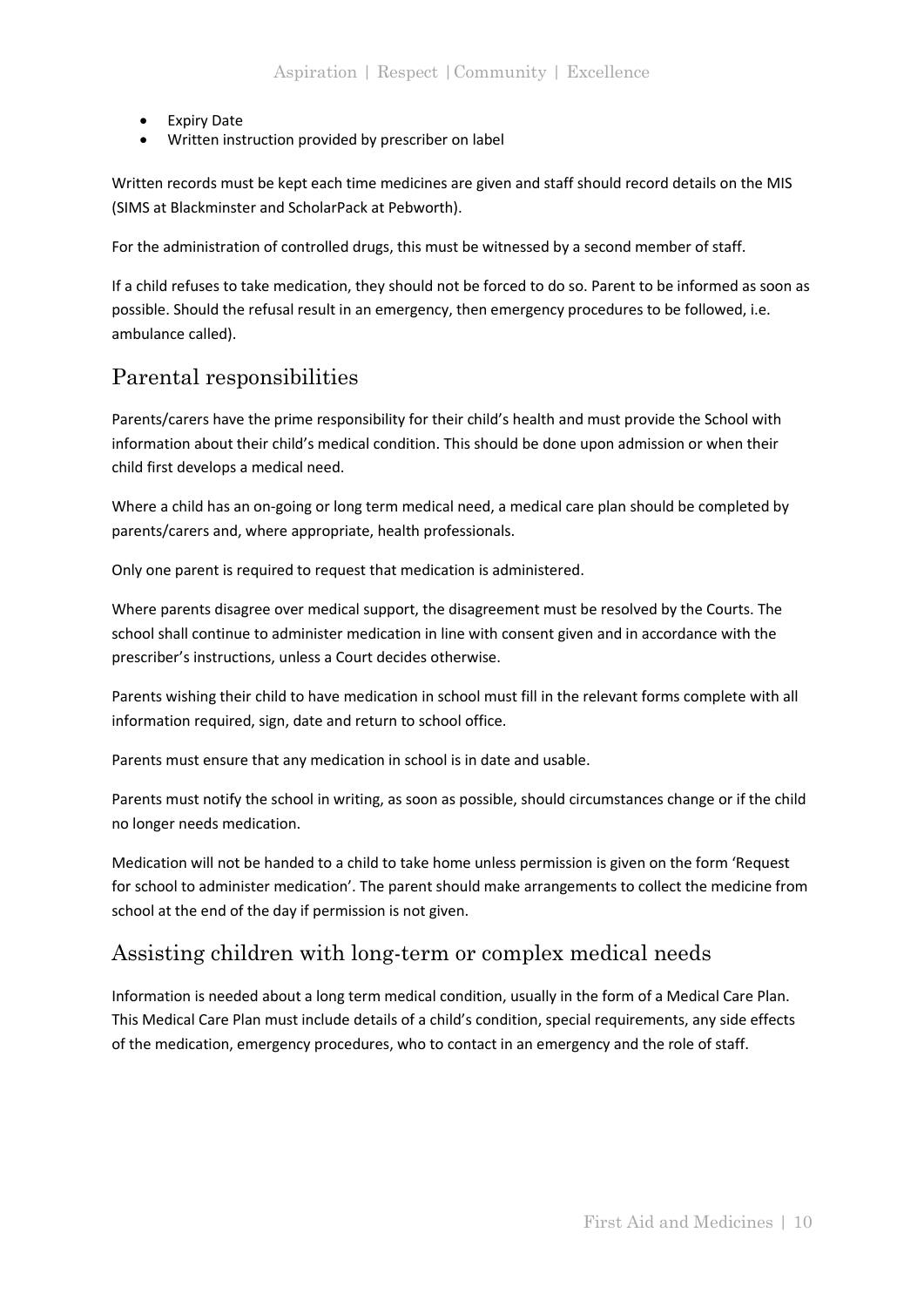# <span id="page-11-0"></span>Appendix 1: Parental Request for School to Administer Medicine

The school will **NOT** accept your child's medicine unless you have completed and signed this form.

| <b>Medicine</b>                     |
|-------------------------------------|
|                                     |
|                                     |
|                                     |
|                                     |
|                                     |
| Procedures to take in an emergency: |

The following is only applicable at Blackminster Middle School:

 $\Box$  I give permission for my child to collect the medication from the office at the end of the day

 $\Box$  I will collect the medication from the office myself at the end of the day

Blackminster Middle School are not responsible for arranging the collection of medication at the end of the school day.

#### **Contact details**

Name: \_\_\_\_\_\_\_\_\_\_\_\_\_\_\_\_\_\_\_\_\_\_\_\_\_\_\_\_\_\_\_\_\_\_\_\_\_\_\_\_\_\_\_\_\_\_\_\_\_\_\_\_\_\_\_\_\_\_\_\_\_\_\_\_\_\_\_\_\_\_\_\_\_\_\_\_

Daytime telephone No:

Relationship to Child:  $\Box$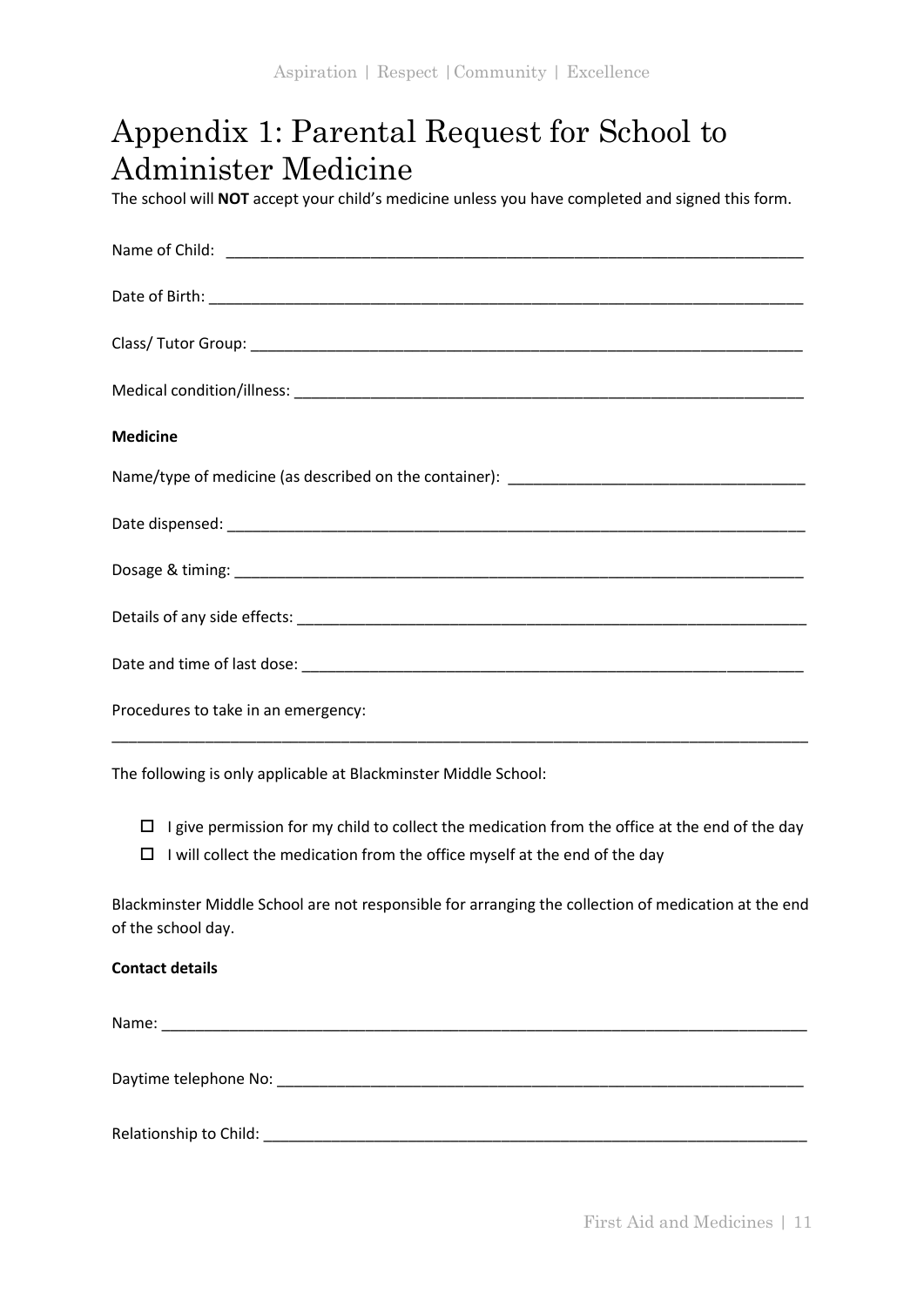Address: \_\_\_\_\_\_\_\_\_\_\_\_\_\_\_\_\_\_\_\_\_\_\_\_\_\_\_\_\_\_\_\_\_\_\_\_\_\_\_\_\_\_\_\_\_\_\_\_\_\_\_\_\_\_\_\_\_\_\_\_\_\_\_\_\_\_\_\_\_\_\_\_\_\_

I understand that my child should hand this form and the medicine to the School Office upon arrival at school and I accept that this is a service that the school is not obliged to undertake. I understand that I must notify the school of any changes in writing. I also understand that school take no responsibility for missed doses and any side effects that may occur.

Signature: \_\_\_\_\_\_\_\_\_\_\_\_\_\_\_\_\_\_\_\_\_\_\_\_\_\_\_\_\_\_\_\_\_\_\_\_\_\_\_\_\_\_\_\_\_\_\_\_\_\_\_\_\_\_\_\_\_\_\_\_\_\_\_\_\_\_\_\_\_\_\_\_\_